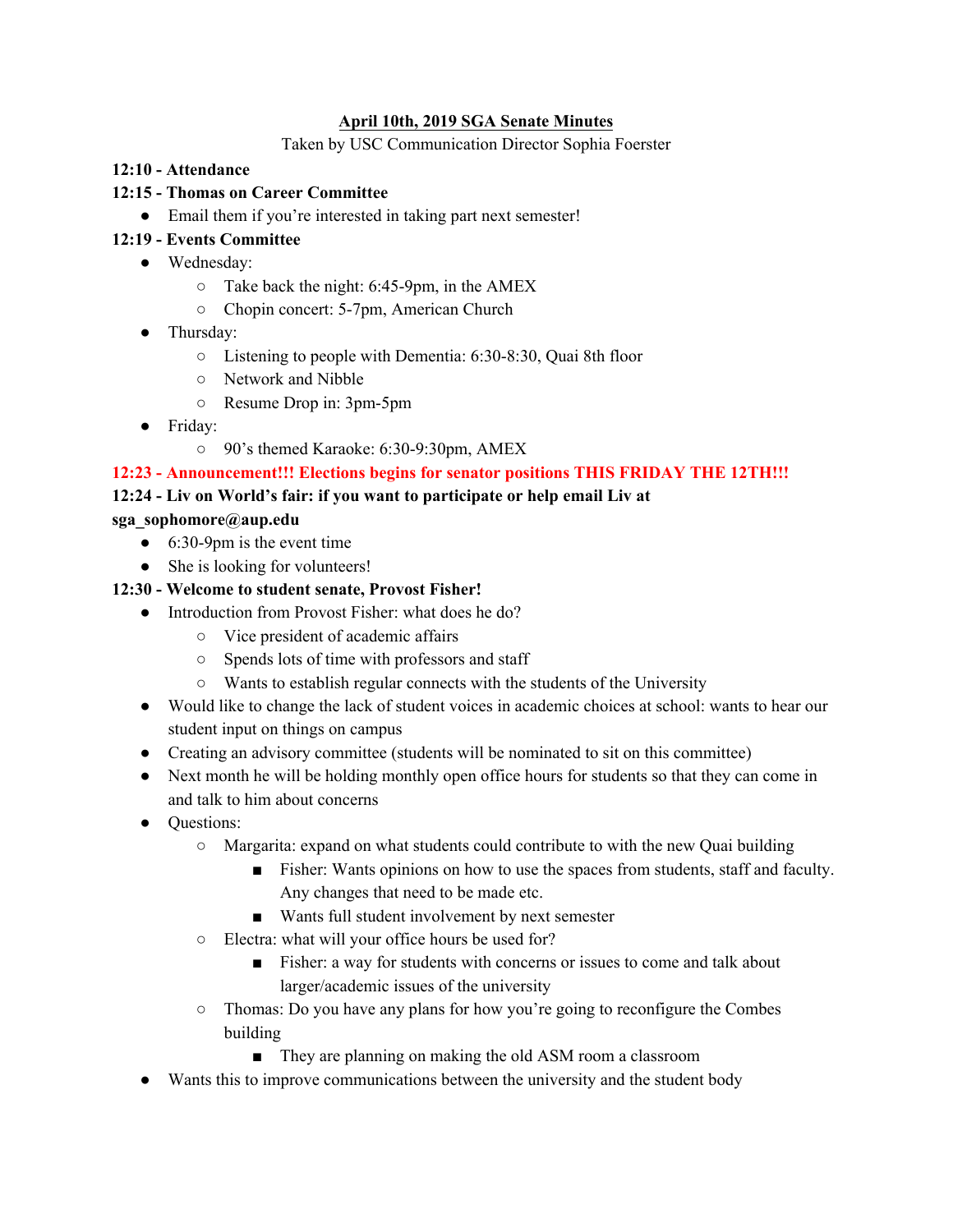## **12:52 - ASM in GIMUN**

- Reflection on the work that AUP students did in the Geneva International Model UN
	- Produced a printed off small magazine/flyer with the student's writing and photography
		- "The GIMUN Chronicle"
	- Gives the opportunity to be in an international and political setting

## **12:59 - ACC Budget Presentation**

- Diversity Club-  $122.52$  euros
	- International Beer Tasting night: expecting 30 people
	- Next Thursday C104
	- Hussain motions to allocate 122.52 euros
		- Motion seconded
		- Motion passed
- Reimbursement for Mark Ennis- 595.65 euros
	- For going on the GIMUN trip as an advisor (for his expenses)
	- Hussain motions to allocate 595.65 euros
		- Motion seconded
		- Motion passed
- $\bullet$  ICP Lunch- $228.20$  euros
	- For ICP department end of the year lunch
	- Kevin is using senators budget to pay for part of it
	- Margarita motions to allocate 228.20 euros
		- Motion seconded
		- Motion passed
- Les Depaysants- 132.00 euros
	- For arts/fashion/culture magazine
	- Asking to be reimbursed for the cost of of their website lesdepaysants.fr
	- motions to allocate 132.00 euros
		- Motion seconded
		- Motion passed
- GIMUN Alexandra- 300.28
	- Budget separate from the other budgets passed recently for other GIMUN students
	- Liv motions to allocate 300.28 euros
		- Motion seconded
		- Motion passed
- $\bullet$  French Club- $\frac{468.00}{ }$  euros
	- To reimburse for French Clubs Events
	- Events:
		- Museum visit
		- Presenting a movie to experience French
		- French dinner
	- Oliver motions to allocate 468.00 euros
		- Motion seconded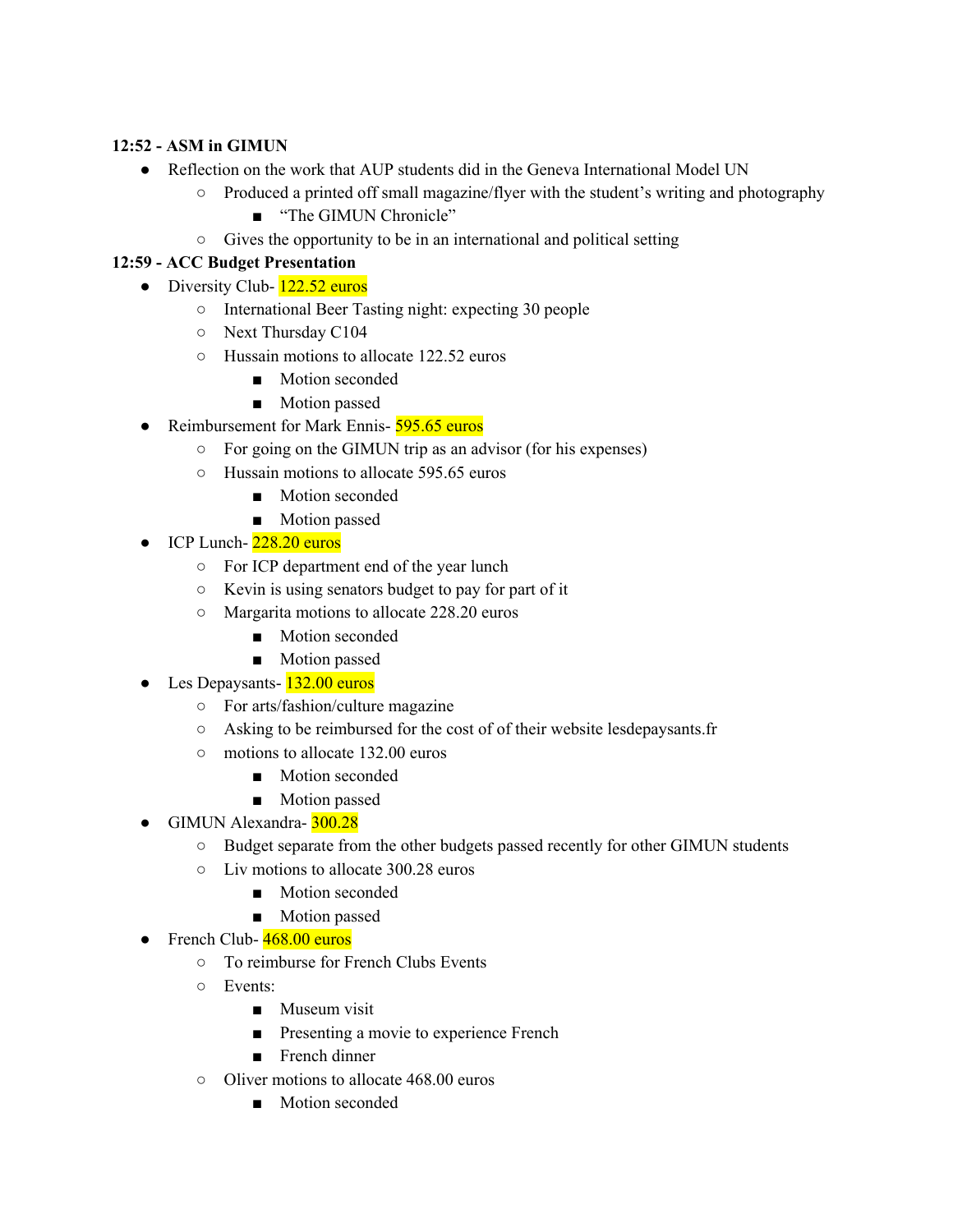■ Motion passed

## **13:13: Constitution Amendments**

- Going over them today but to be voted on NEXT WEEK
- Pertaining to senator roles and responsibilities (to be done before elections)
- Questions will be addressed next week while voting on the amendments

#### **13:30: Senate Closes**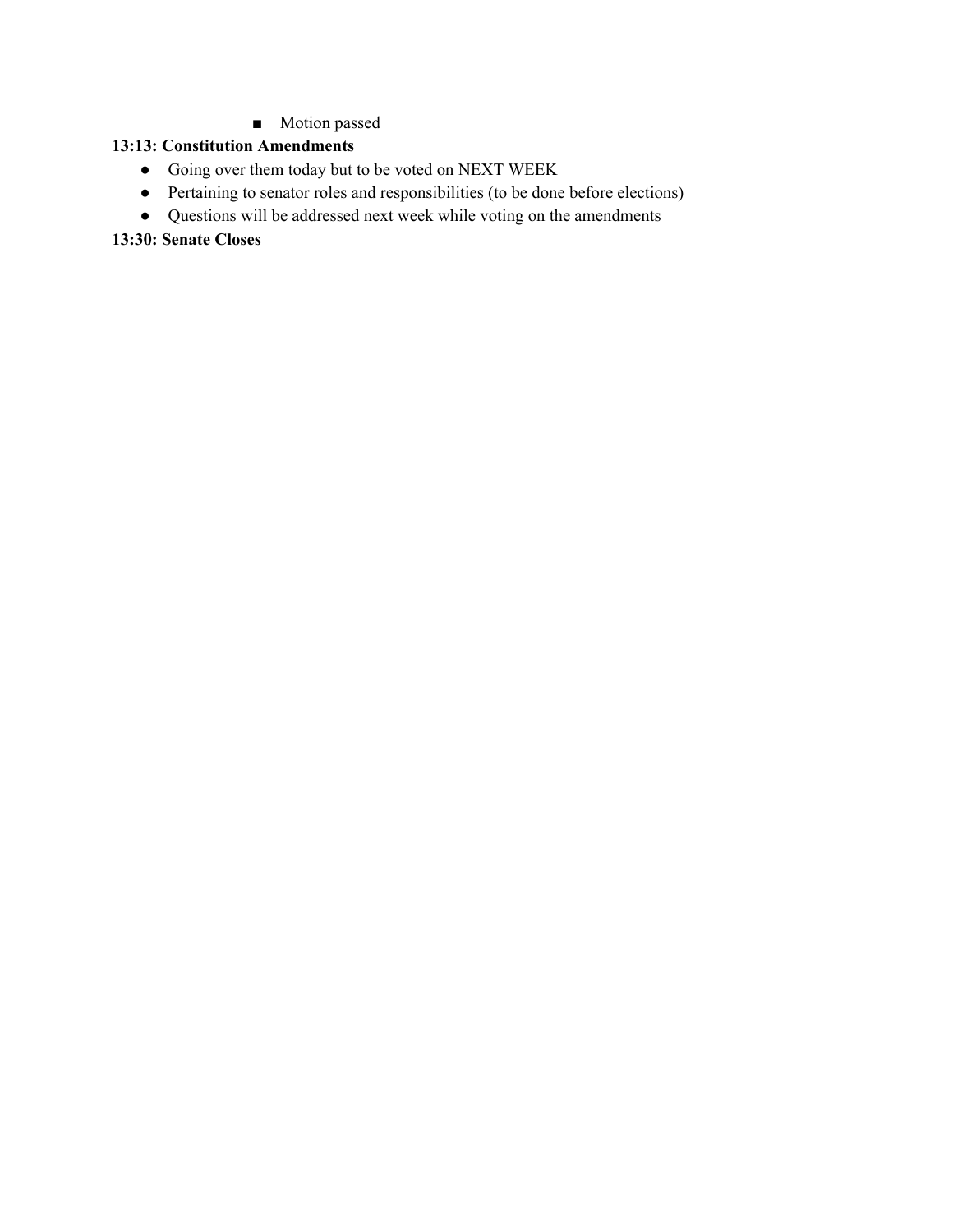

Senate Session: Wednesday April 10, 2019





| Beer Night<br>Purpose<br>Square Space Renewal<br>International<br>ICP Lunch<br>GIMUN<br>GIMUN | <b>Amount Requested</b><br>300.28€<br>595.65£<br>228.20€<br>$122.52 \epsilon$<br>132.00€ | Amount allocated |
|-----------------------------------------------------------------------------------------------|------------------------------------------------------------------------------------------|------------------|
| Semester Events                                                                               | 168.00€                                                                                  |                  |

Verified

Chiara Amor, USC Vice President

12475

Courtney Kelley, GSC Vice President Priordent  $\frac{1}{6}$ NA SSK

Jonathan Morales, SGA Treasurer

Cody Mannick, GSC Communications Director

Sophia Foerster, USC Communications Director

Kevin-Eare<sub>r</sub> Dean of Student Development Ń